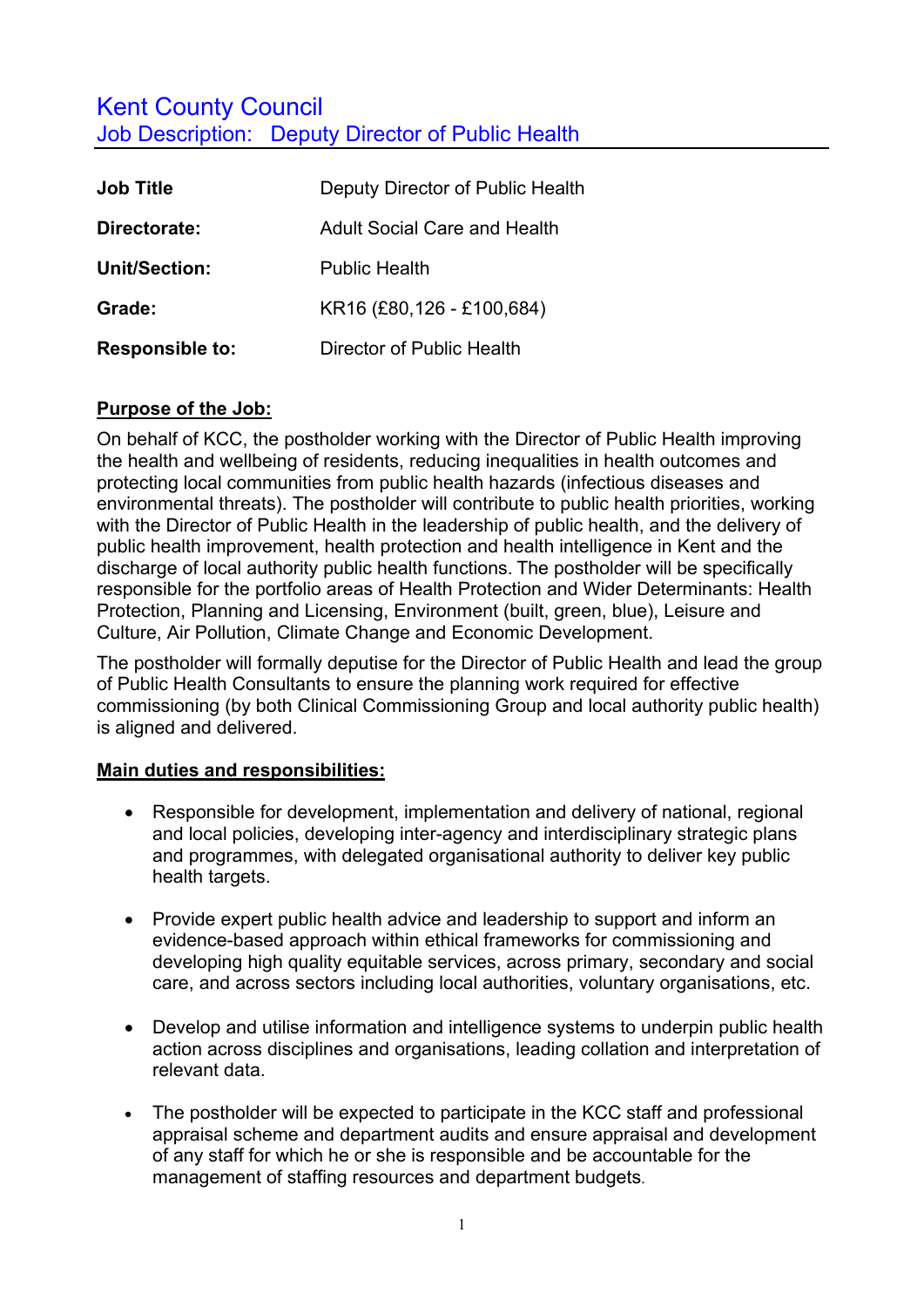- Contribute to the training of Specialty registrars in Public Health, support delivery of local Public Health training such as Public Health practitioner and Public Health Champions.
- The postholder will act as an authorised signatory, and as the delegated portfolio budget holder willmonitor and contribute to the formulation of department/service budgets and financial initiatives.
- Deliver to agreed budget and income targets.
- Undertake research or audit and translate research findings into Public Health practice.
- Actively contribute to the training programme for Foundation Year Doctors/SHOs/Specialist Registrars in Public Health Medicine and Public Health Specialist Trainees as appropriate, and to the training of practitioners and primary care professionals within the locality.
- Any other responsibilities and requirements that may arise according to the business requirements of the department and Council, as determined by the DPH.

#### **Corporate responsibilities:**

#### **Whole Council**

- Seek to improve the lives of residents in Kent
- Act as corporate parent to the Council's looked after children
- Take an active role in promoting and ensuring the Council's responsibilities for safeguarding are met
- Understand, communicate and contribute to the delivery of KCC's strategic aims
- Meet statutory obligations
- Advise elected members and support the democratic process
- Promote the Council brand and enhance the overall reputation of the Council
- Understand and monitor the measures of performance, including customer insight, which define successful outcomes for KCC services.

#### **Integration of Services**

- Focus resources where they have the biggest impact
- Deliver services that are flexible and adaptable
- Integrate services within KCC and work with partner agencies to ensure a seamless customer experience
- Fully and inclusively engage all staff in the delivery of services, demonstrating the Council's leadership values and competencies.

## **Embedding Commissioning and Engaging relevant markets**

- Establish an outcome focused organisation
- Meet the financial regulations and standing orders of KCC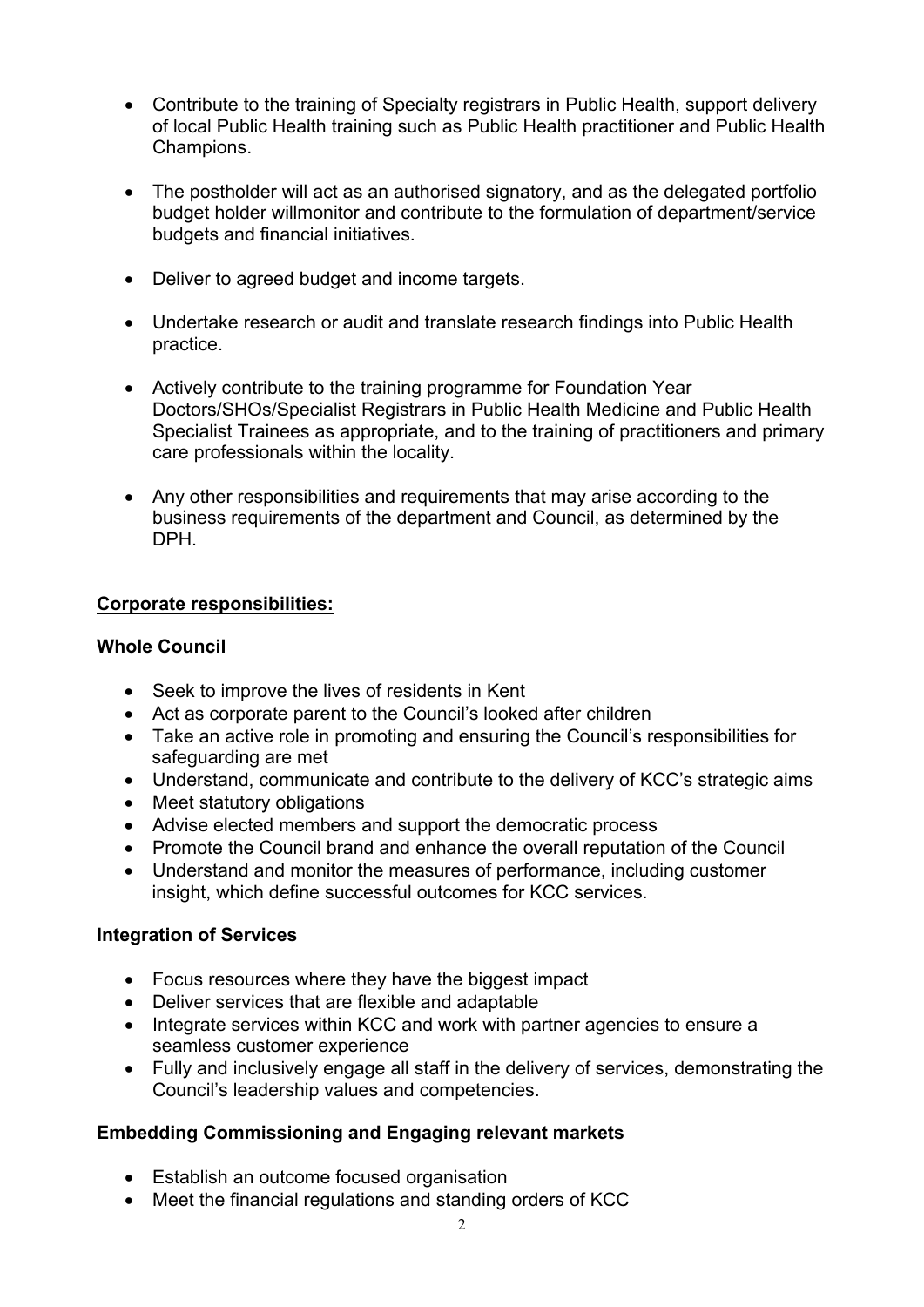- Challenge the status quo
- Ensure all services are delivered with appropriate reference to the market
- Proactively and continuously seek to improve service delivery
- Proactively manage risk to avoid inertia whilst not exposing the Council to needless and avoidable challenge or loss
- Overcome professional and service silos to achieve the County Council's objectives.

#### **Managing Change**

- Understand and support the Authority's overall change agenda
- Deliver required outcomes of service specific change on time and to budget
- Understand the quality of staff, support their development, nurture those with talent.
- Identify the skills for the future and the level of staff through robust workforce planning.
- Contribute to the public health 'core offer' to the Kent and Medway Clinical Commissioning Group
- Pursue a programme of CPD/ CME, in accordance with Faculty of Public Health requirements, or other recognised body, and undertake revalidation, audit or other measures required to remain on the GMC/GDC Specialist Register or the UK Public Health Register or other specialist register as appropriate.

**NB**. Medically qualified members of the Public Health Team are expected to play certain roles in medical leadership, in relationships with the medical profession and in bringing a medical perspective to public health advice. A medically qualified holder of this post would be expected to share these roles with other medically qualified members of the team. The same will be expected for other professional qualifications

Footnote: This job description is provided to assist the job holder to know what his/her main duties are. It may be amended from time to time without change to the level of responsibility appropriate to the grade of post.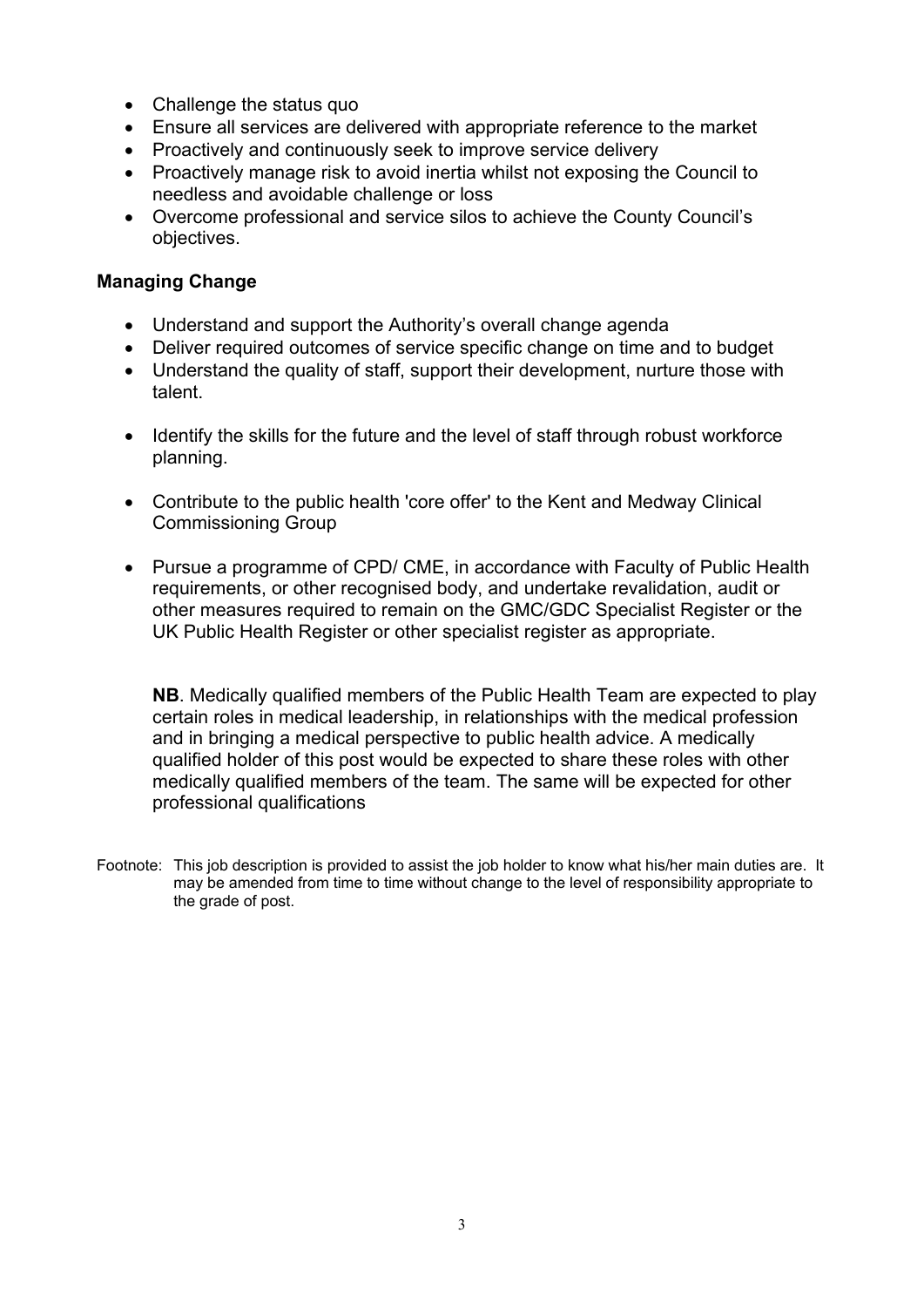# Kent County Council Person Specification: Deputy Director of Public Health

The following outlines the criteria for this post. Applicants who have a disability and who meet the criteria will be shortlisted.

Applicants should describe in their application how they meet these criteria.

|                             | <b>CRITERIA</b>                                                                                                                                                                                                                                       |  |  |
|-----------------------------|-------------------------------------------------------------------------------------------------------------------------------------------------------------------------------------------------------------------------------------------------------|--|--|
| <b>QUALIFICATIONS</b>       | Inclusion in the GMC Specialist Registrar/GDC Specialist List or<br>UK Voluntary Registrar for Public Health Specialist (UKVR).<br>Verifiable signed evidence of being within 6 months of gaining<br>entry or evidence of having applied is required. |  |  |
|                             | Must have an up to date CPD in accordance the Faculty of Public<br>or othe recognised body.                                                                                                                                                           |  |  |
|                             | <b>Masters in Public Health</b>                                                                                                                                                                                                                       |  |  |
|                             | Member of the Faculty of Public Health                                                                                                                                                                                                                |  |  |
| <b>EXPERIENCE</b>           | If included in the GMC/GDC specilialist Registrar in a speciality<br>other than Public Health medicine/dental public health, equivalent<br>training and or appropriate experience of public health medicine<br>practice is required.                  |  |  |
|                             | Significant experience of public health practice at a senior level.                                                                                                                                                                                   |  |  |
|                             | Experience of managing, training and mentoring staff.                                                                                                                                                                                                 |  |  |
|                             | Practical experience of facilitating change.                                                                                                                                                                                                          |  |  |
| <b>SKILLS AND ABILITIES</b> | Stong commitment to public health principles.                                                                                                                                                                                                         |  |  |
|                             | Strategic thinker with proven leadership skills.                                                                                                                                                                                                      |  |  |
|                             | Excellent oral and written communication skills (including dealing<br>with the media and presentation of papers and conferences and<br>seminars).                                                                                                     |  |  |
|                             | Effective interpersonal, motivational and influencing skills.                                                                                                                                                                                         |  |  |
|                             | Ability to prioritise work and work to a project management<br>methodology.                                                                                                                                                                           |  |  |
|                             | Ability to work effectively and respond appropriately in unforeseen<br>circumstances in a climate of change and uncertainty.                                                                                                                          |  |  |
|                             | Negotaition skills, with a practical expectation of what can be<br>achieved.                                                                                                                                                                          |  |  |
|                             | Excellent numeracy skills, with highly developed analytical skills<br>using qualitative and quantitative data.                                                                                                                                        |  |  |
|                             | Computer literate.                                                                                                                                                                                                                                    |  |  |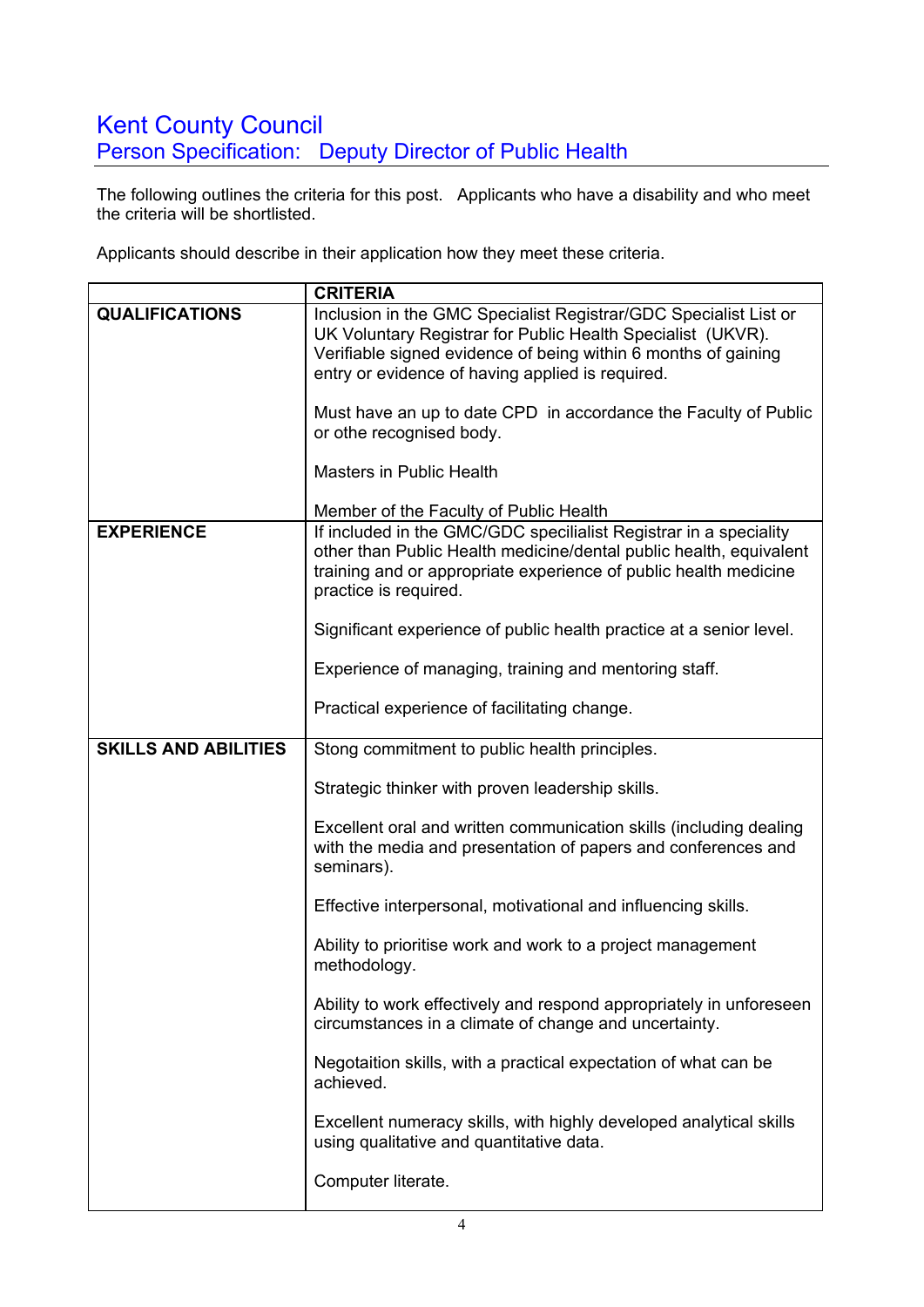|                                             | Resource management skills.                                                                                                                                                                                                                                                                                                                                                                                                                                                                                                                                   |
|---------------------------------------------|---------------------------------------------------------------------------------------------------------------------------------------------------------------------------------------------------------------------------------------------------------------------------------------------------------------------------------------------------------------------------------------------------------------------------------------------------------------------------------------------------------------------------------------------------------------|
|                                             |                                                                                                                                                                                                                                                                                                                                                                                                                                                                                                                                                               |
|                                             | Ability to deisgn, develop, interpret and implement policies.                                                                                                                                                                                                                                                                                                                                                                                                                                                                                                 |
|                                             | Able to adapt to different situation and work with people of all<br>capabilities and attitudes.                                                                                                                                                                                                                                                                                                                                                                                                                                                               |
|                                             | Commitment to team working with respect and consideration for<br>the skills of others.                                                                                                                                                                                                                                                                                                                                                                                                                                                                        |
|                                             | Self-motivated, pro active and innovative.                                                                                                                                                                                                                                                                                                                                                                                                                                                                                                                    |
|                                             | High standards of professional probity.                                                                                                                                                                                                                                                                                                                                                                                                                                                                                                                       |
|                                             | Budget management skills.                                                                                                                                                                                                                                                                                                                                                                                                                                                                                                                                     |
| <b>KNOWLEDGE</b>                            | High level of understanding of epidemiology and statistics, public<br>health practice, health promotion, health economics and health<br>care evaluation.                                                                                                                                                                                                                                                                                                                                                                                                      |
|                                             | Knowledge of methods of developing clinical quality assurance,<br>quality improvement and evidence based clinical and/or public<br>health practice.                                                                                                                                                                                                                                                                                                                                                                                                           |
|                                             | Understanding of social and political environment.                                                                                                                                                                                                                                                                                                                                                                                                                                                                                                            |
|                                             | Understanding of local authorities and social services.                                                                                                                                                                                                                                                                                                                                                                                                                                                                                                       |
| <b>BEHAVIOURS AND</b><br><b>KENT VALUES</b> | <b>Kent Values:</b><br>We are <b>brave.</b> We do the right thing, we accept and offer<br>challenge<br>We are <b>curious</b> to innovate and improve<br>We are <b>compassionate</b> , understanding and respectful to<br>all<br>We are strong together by sharing knowledge<br>We are all <b>responsible</b> for the difference we make<br>Our values enable us to build a culture that is:<br><b>Flexible/agile</b> - willing to take (calculated) risks and want people<br>that are flexible and agile<br><b>Curious</b> - constantly learning and evolving |
|                                             | <b>Compassionate and Inclusive - compassionate, understanding</b><br>and respectful to all<br><b>Working Together</b> - building and delivering for the best interests<br>of Kent<br><b>Empowering - Our people take accountability for their decisions</b><br>and actions<br><b>Externally Focused - Residents, families and communities at the</b>                                                                                                                                                                                                          |
|                                             | heart of decision making                                                                                                                                                                                                                                                                                                                                                                                                                                                                                                                                      |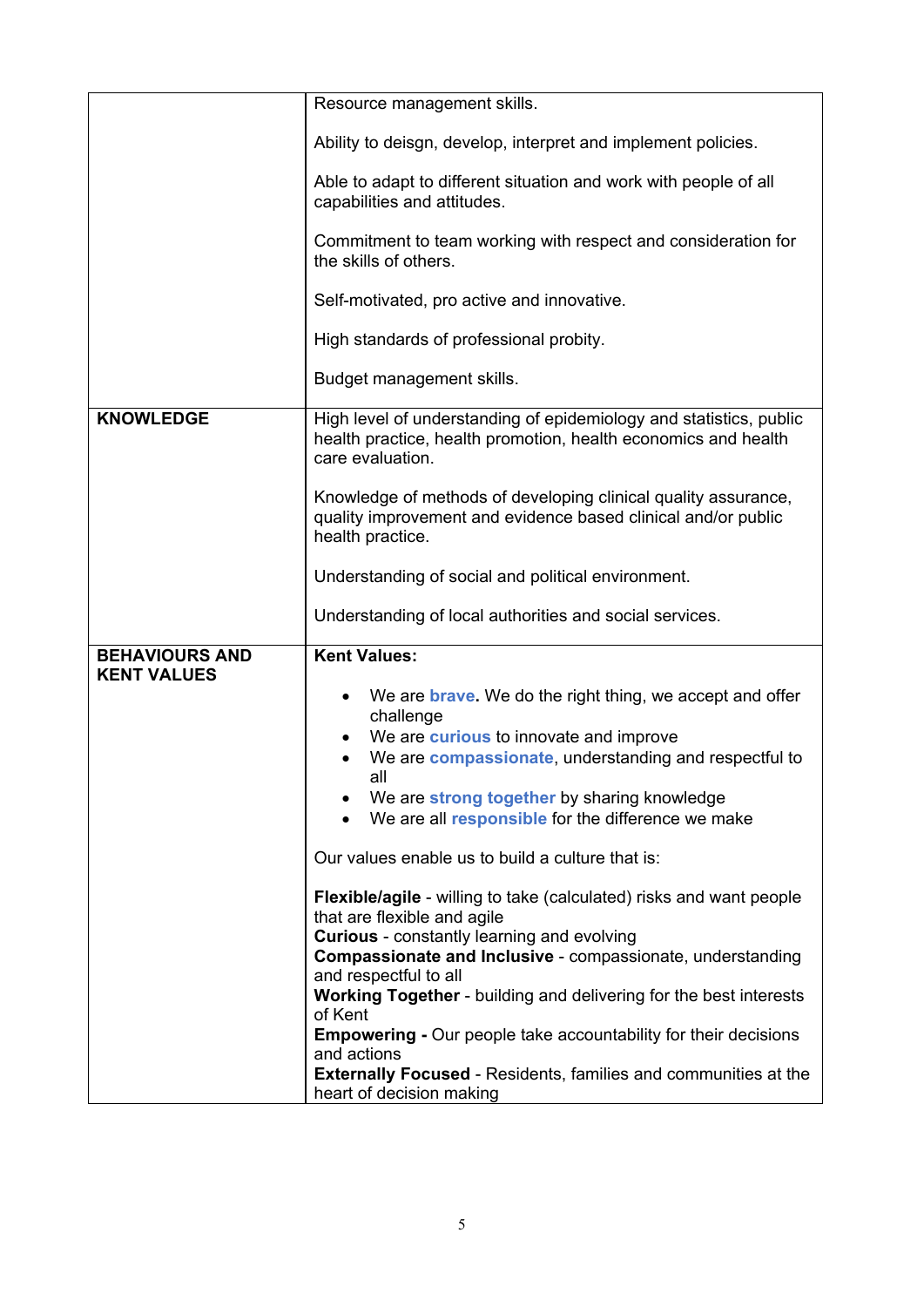**IMPORTANT: This person specification contains changes introduced in amendments made to the NHS (Appointment of Consultants) Regulations for England, Scotland, Northern Ireland and Wales which came into force during 2005.**

| <b>Education/Qualifications</b>                                                                                                                                                                                                                                                                                                                                                                                                                                                                                   | <b>Essential</b>        | <b>Desirable</b> |
|-------------------------------------------------------------------------------------------------------------------------------------------------------------------------------------------------------------------------------------------------------------------------------------------------------------------------------------------------------------------------------------------------------------------------------------------------------------------------------------------------------------------|-------------------------|------------------|
| Inclusion in the GMC Specialist Register/GDC Specialist<br>List/UK Public Health<br>Register (UKPHR) for Public Health Specialists                                                                                                                                                                                                                                                                                                                                                                                | X                       |                  |
| If included in the GMC Specialist Register/GDC<br>Specialist List in a specialty other than public health<br>medicine/dental public health, candidates must have<br>equivalent training and/or appropriate experience of<br>public health medicine<br>practice                                                                                                                                                                                                                                                    | X                       |                  |
| Public health specialty registrar applicants who are not<br>yet on the GMC Specialist Register/GDC Specialist List in<br>dental public health/UKPHR must provide verifiable<br>signed documentary evidence that they are within 6<br>months of gaining entry at the date of interview; all other<br>applicants must provide verifiable signed documentary<br>evidence that they have applied for inclusion in the<br>GMC/GDC/UKPHR specialist registers [see shortlisting<br>notes below for additional guidance] | X                       |                  |
| Applicants must meet minimum CPD requirements (i.e. be<br>up to date) in accordance with Faculty of Public Health<br>requirements or other recognised body                                                                                                                                                                                                                                                                                                                                                        | Χ                       |                  |
| MFPH by examination, by exemption or by assessment                                                                                                                                                                                                                                                                                                                                                                                                                                                                |                         | X                |
| <b>Personal qualities</b>                                                                                                                                                                                                                                                                                                                                                                                                                                                                                         |                         |                  |
| Strong commitment to public health principles                                                                                                                                                                                                                                                                                                                                                                                                                                                                     | X                       |                  |
| Able to prioritise work, and work well against a<br>background of change and uncertainty                                                                                                                                                                                                                                                                                                                                                                                                                          | X                       |                  |
| Adaptable to situations, able to handle people of all<br>capabilities and attitudes                                                                                                                                                                                                                                                                                                                                                                                                                               | $\overline{\mathsf{X}}$ |                  |
| Commitment to team-working, and respect and<br>consideration for the skills of others                                                                                                                                                                                                                                                                                                                                                                                                                             | Χ                       |                  |
| Self-motivated, pro-active, and innovative                                                                                                                                                                                                                                                                                                                                                                                                                                                                        | X                       |                  |
| High standards of professional probity                                                                                                                                                                                                                                                                                                                                                                                                                                                                            | $\overline{\mathsf{X}}$ |                  |
| <b>Experience</b>                                                                                                                                                                                                                                                                                                                                                                                                                                                                                                 |                         |                  |
| Project management skills                                                                                                                                                                                                                                                                                                                                                                                                                                                                                         | X                       |                  |
| Staff management and training                                                                                                                                                                                                                                                                                                                                                                                                                                                                                     | X                       |                  |
| Practical experience in facilitating change                                                                                                                                                                                                                                                                                                                                                                                                                                                                       | X                       |                  |
| <b>Budget management skills</b>                                                                                                                                                                                                                                                                                                                                                                                                                                                                                   | X                       |                  |
| Training and mentoring skills                                                                                                                                                                                                                                                                                                                                                                                                                                                                                     |                         | X                |